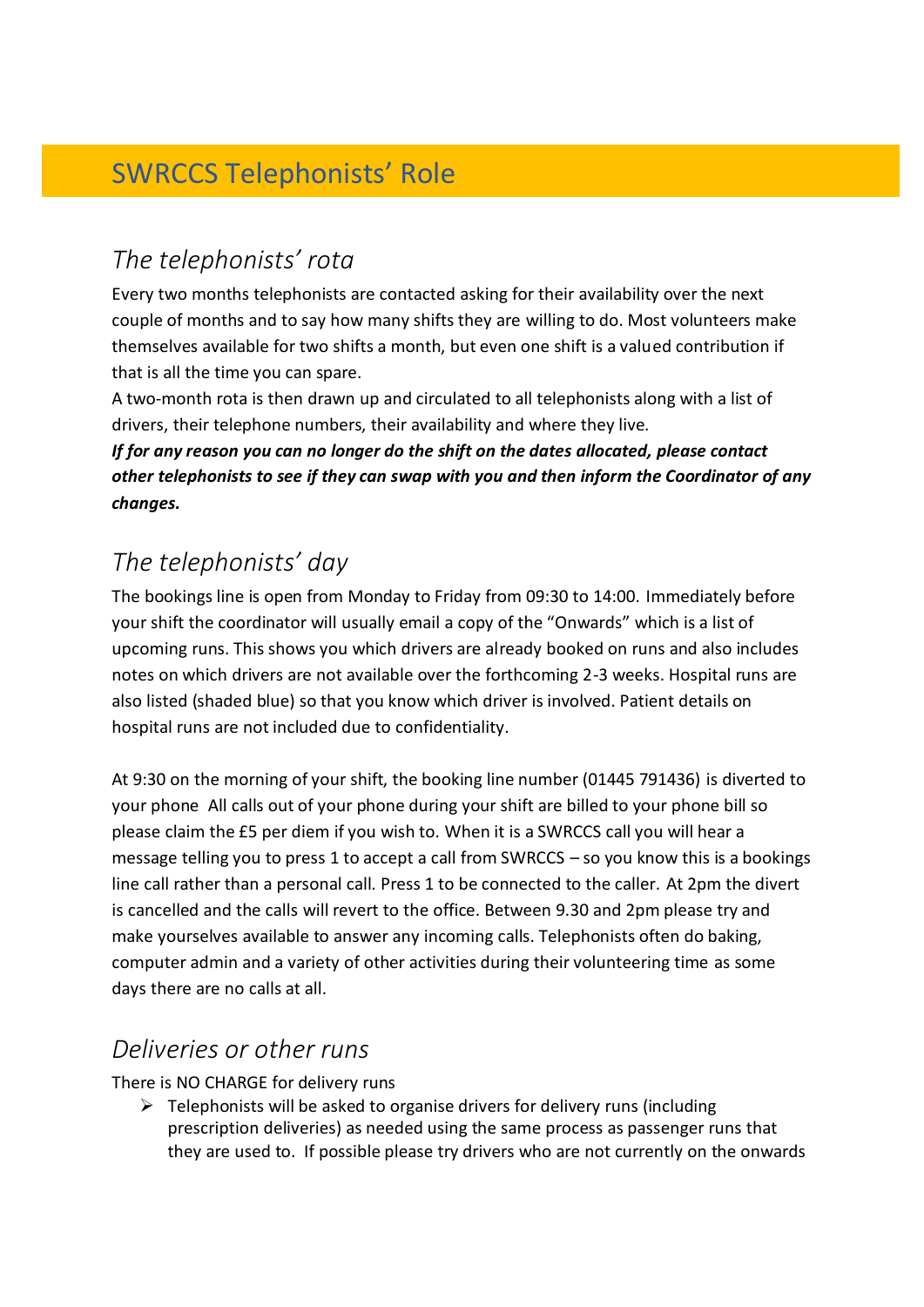as then we get different people doing the deliveries. **All drivers** on the list can do deliveries but please try those that have said they will do delivery only first.

- ➢ For **food** deliveries please make clear that any payments due would need to be done direct with the shop.
- ➢ For pick up of **Covid Tests** please take the phone number of the person and give that and the address to the driver so that they can phone immediately prior to pick up. It may be that it is the NHS call centre who phones in which case it is the phone for the person who is doing the test. Drivers will need to leave asap but at least within 6 hours of the call so this may mean you could find more drivers either unavailable or unwilling. Probably best not to leave messages for these runs but to continue to phone round until you find someone.
- ➢ For **prescription deliveries** please ask the patient to phone the local medical practice to inform them that SWRCCS would be picking up the medicine for delivery.
	- Lochcarron and area (Mon & Wed)
	- Kishorn / Lochcarron (Fri)
	- Torridon & Diabaig (Tues)
	- Shieldaig (Wed)
	- Kinlochewe (Fri)
	- Applecross (Fri)
- $\triangleright$  Please make it clear to any recipient of a delivery to take precautions when handling and opening any received goods to minimise cross infection. If possible:
	- o remove outer packaging straight away and put in the bin,
	- o leave packages in sunlight for 24 hours (72 hours for plastic packaging),
	- o do not put packages on surfaces used for other things such as kitchen tables

### *Contacting Isolated people*

- $\triangleright$  Telephonists are being asked to phone people who are isolated to see if they are OK and if they need anything. These people are identified through either being past users of the car scheme or by contacting the local medical practice to identify themselves as self isolating.
- $\triangleright$  The telephonist on duty would be provided with contact details of a number of people who they would phone.
- $\triangleright$  They would say (something like)......
	- a. Hello, this is xxxx from South West Ross Community Car Scheme. I am just phoning as you have used the car scheme before and during these difficult times we just wanted to check that you are OK and don't need anything.
	- b. We can deliver prescription medicines or food if you need them, you just need to arrange it with the local surgery or the local shop. The car scheme is also giving people lifts to hospital appointments or local medical appointments when needed.
	- c. Would it be OK for someone to phone again in a couple of days or not?
	- d. Keep safe.
- ➢ They would then record:-
	- 1) when they spoke to them
	- 2) if they needed anything
	- 3) if the person wanted to be contacted again or not.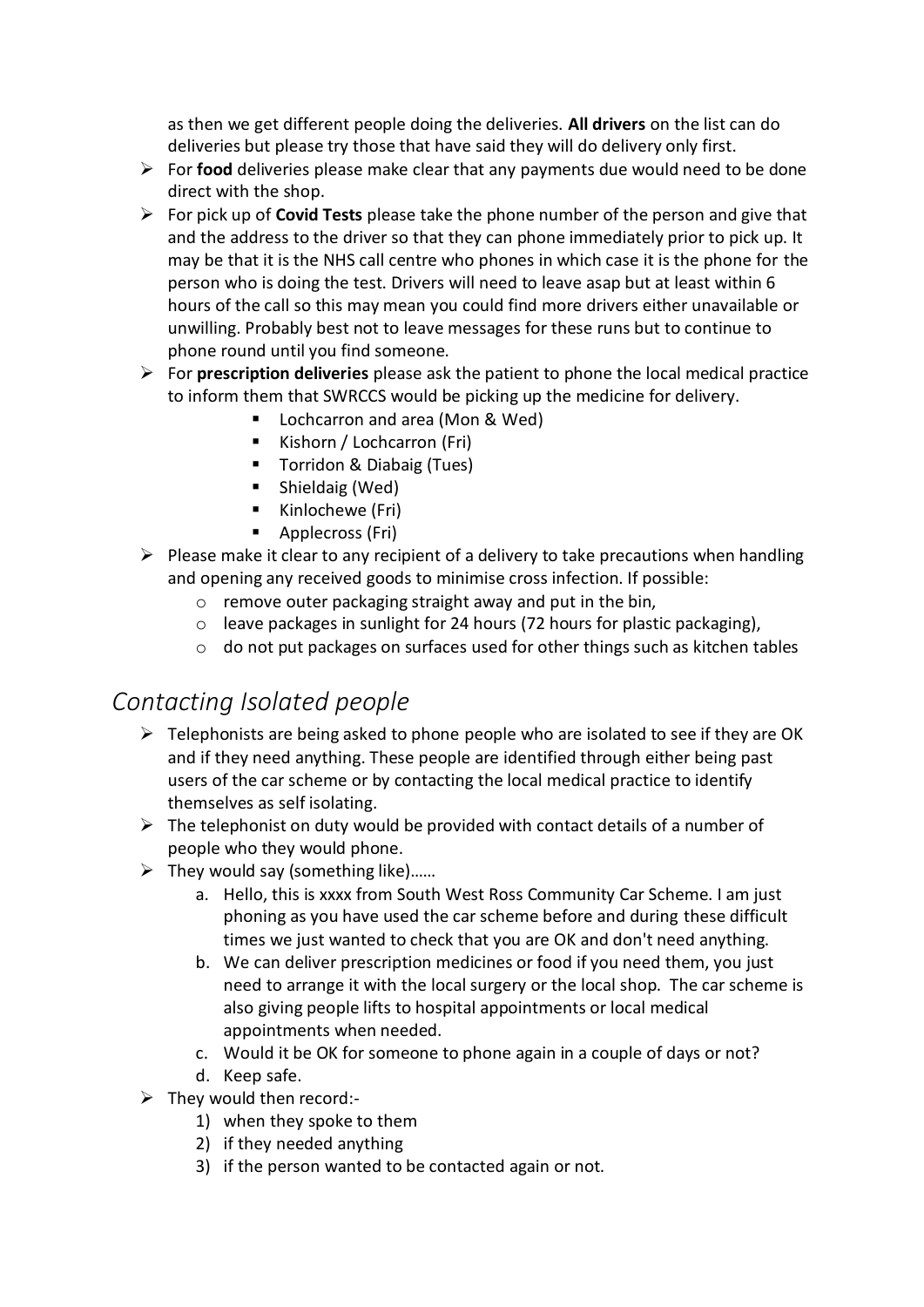$\triangleright$  This information would be passed onto the Coordinator to keep a record of the call and to action any delivery or other action needed.

#### *Journeys not normally allowed*

The following journeys cannot normally be accepted:-

- Under 18 years old unaccompanied by an adult
- $\triangle$  Journeys that could be done by public transport
- Journeys outwith the coverage area (unless for medical purposes)
- **B** Journeys for passengers not resident in the coverage area
- Journeys to the pub
- Regular journeys to or from place of work

Due to the current circumstances there may be times when exceptions can be made. Check with the coordinator if there is any doubt in your mind about this.

## *PASSENGER RUNS*

### *The call procedure*

If you get a call for a passenger run please follow this process:-

- 1. Write down:
	- a. Passenger/s names (if child under 12, passenger needs to provide child seat)
	- b. Phone number
	- c. Pick-up address
	- d. Pick-up time and date
	- e. Destination and reason for trip
	- f. Is it a single or return journey
		- (if return an estimate of length of waiting time expected)

Please ask if they have used the car scheme before and if not explain the costs.

#### SWRCCS Costs

SWRCCS expects the passengers to contribute 20p per mile they are in the car. More than one passenger shares the cost. Minimum contribution is £1. Maximum contribution expected is £10.00 for a journey - even if it is a composite journey (ie two single journeys undertaken on the same day or having numerous destinations).

2. Look at drivers list to see which drivers have said they would be able to do 'Short Passenger Runs' or ' Hospital runs' NOTE: Unless specified those doing hospital runs will also do short passenger runs or deliveries. Then look to see which drivers are local to the pick-up point (if a return journey) or local to either the pick-up point or the destination if a single journey. Then have a look at the "Onwards" to check the availability of drivers – if they are not doing a run already that day or have not shown they are unavailable during that time period.